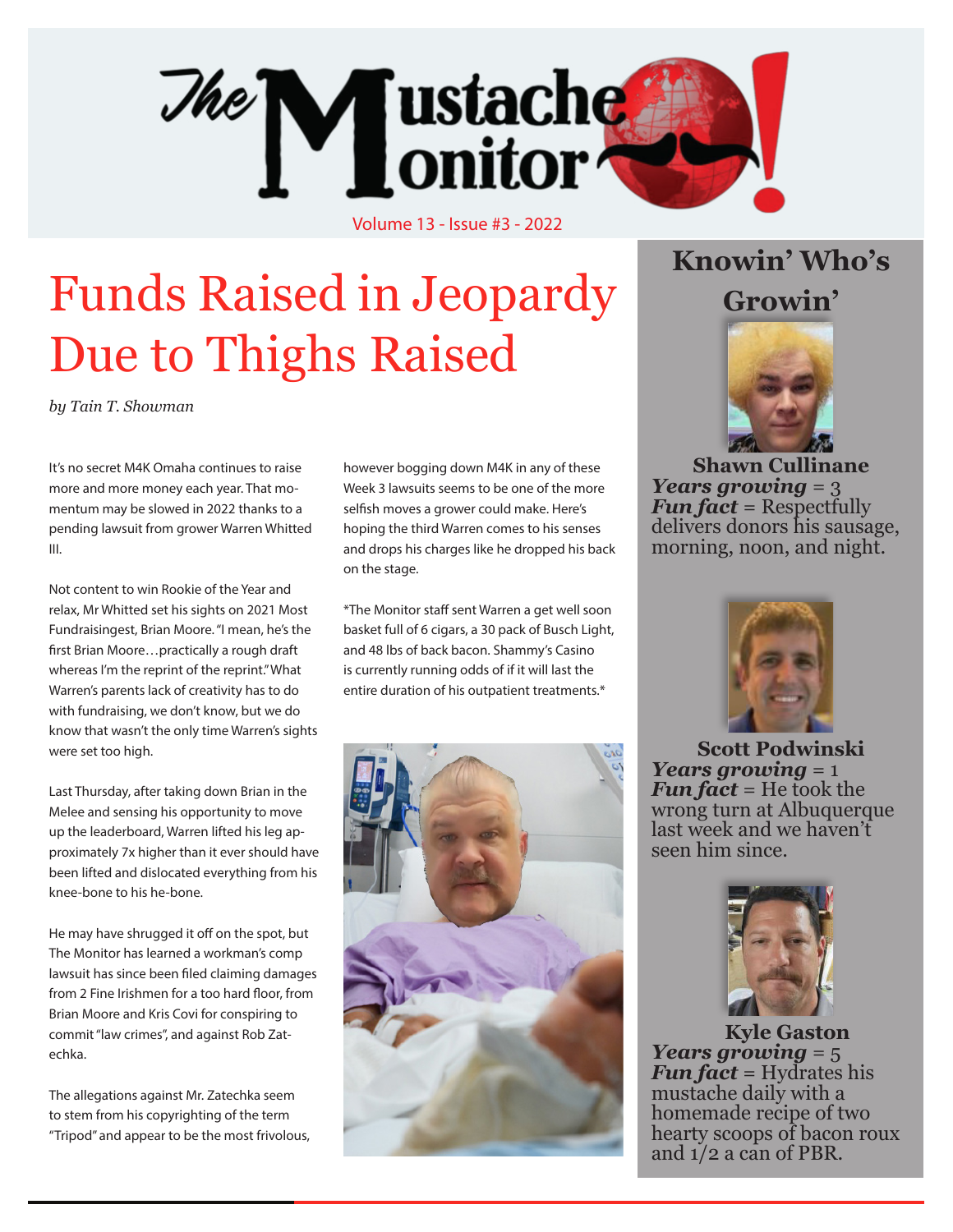### Growers Explore New Fundraising Endevours *by Crisco V.*

Fundraising is not a 9 to 5 job. Those that climb to the top of the leaderboard make the most out of their off hours. This year, growers continue to use innovation to make the most throughout the month of May. Some more creative than others.

While some growers are in full stride with these extracurriculars, not every idea is as orchestrated. Some growers lean more towards improvisation in their unique approach. Phil "Shamrock Omega" Wonder recently took a swing at seizing the day, and what started out as a standard garage sale ended much differently.

"I was in the neighborhood and saw a lemonade stand set up outside the sale," Wonder explains. "And within seconds, I knew what I had to do." One quick trip to Costco and \$20 later, Phil turned the lemonade stand into a family friendly experience. He walked away with a handful of new donors and a slight buzz. "Totally worth it. Might seek out another stand next weekend."



### *ADDITIONAL FUNDRAISING EFFORTS ACROSS THE METRO*

The M4K Omaha chapter has seen an influx of these unique and, at times, questionable fundraiser events pop up around town. The Monitor staff has compiled a list of real and fake mustache themed events that occured throughout May. Circle the imposters to win a bear hug from Shump.

| Rico Suave's Music Bingo at Site-1 Brewing                                       | Strikes & Staches Bowling Event                                                                                                          |
|----------------------------------------------------------------------------------|------------------------------------------------------------------------------------------------------------------------------------------|
| Robby's Hot Wheels Racing Tourney at Site-69                                     | <b>Strikes &amp; Staches Online Auction</b>                                                                                              |
| mFOREk Golf Tourney                                                              | Strikes & Staches Strip Club Coupon Booklets                                                                                             |
| mFORK All-You-Can-Eat Mac-n-Cheez Trough                                         | Shawn Cullinane's Sausage Delivery Service                                                                                               |
| Nick P's Sweetest Bourbon Raffle                                                 | M4K 0.5K Beer and Bacon Run                                                                                                              |
| Spirits and Things Rye Whiskey Private Barrel Release                            | Pat Wyman's "Can You Spot My Stache?" Scavenger Hunt                                                                                     |
| 3rd Annual Benny the King's All-You-Can-Smash Toilet-a-palooza                   | Smokey and the Bandit at AMC Council Bluffs Theater                                                                                      |
| Mike Altschuld's Organic Roasted Chestnut Festival                               | Flippy Cup / Tip Cup Training Camp with B.Moore                                                                                          |
| Feel the Stache Interactive Petting Zoo                                          | Zane Mrozla-Mindrup's Graduation Ceremony                                                                                                |
| Wine & Whiskers at Cellar44                                                      | Moustaches for Kids Wine and Paint Night (not M4K sponsored)                                                                             |
| Makeshift Bandits: Live at Mustache-aha (attended by tens and tens of<br>people) | 2nd Mustache Melee After Hours - AKA Eating cold pizza at 2AM that<br>you hope cures tomorrow's inevitable hangover (very popular event) |